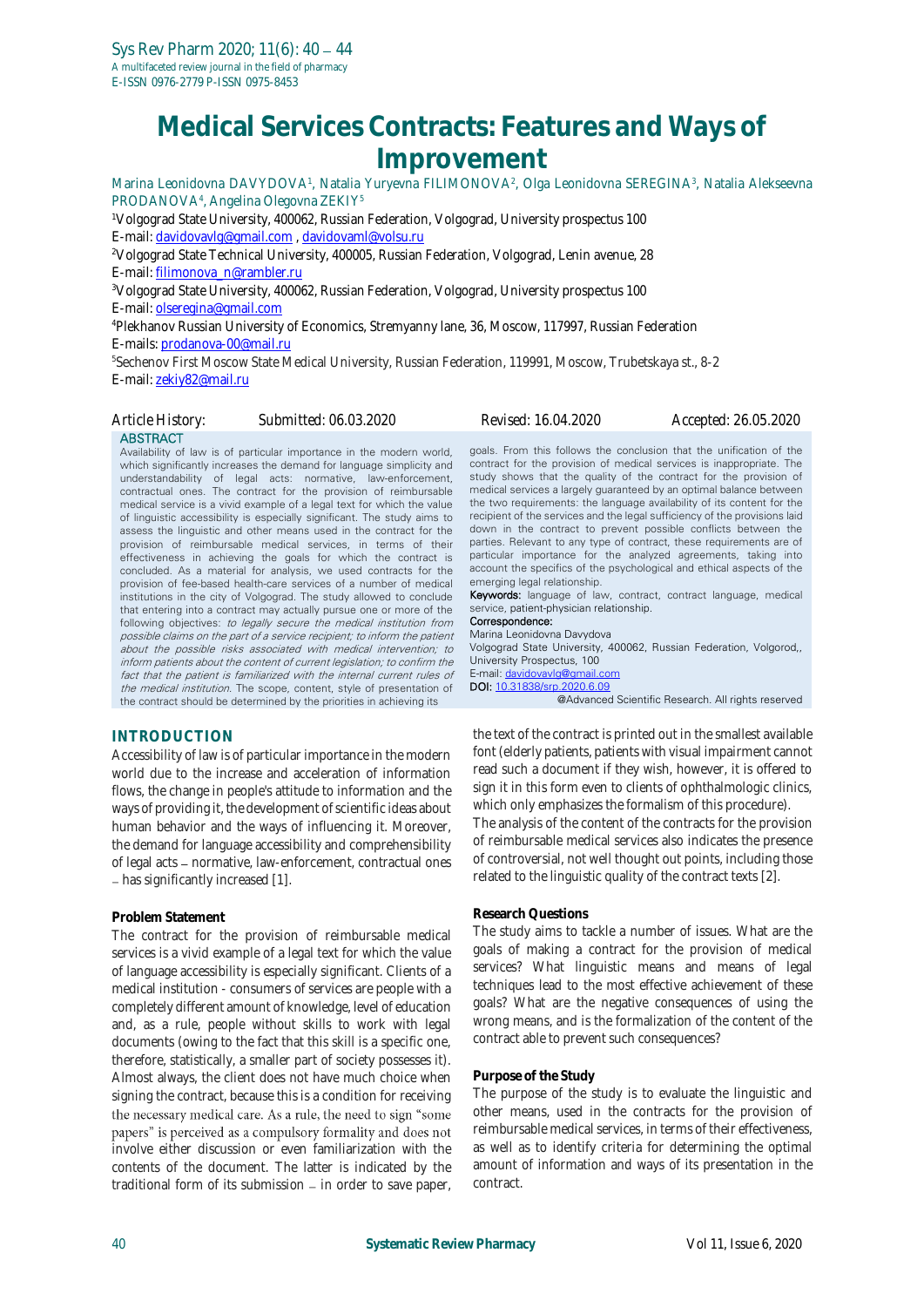# **RESEARCH METHODS**

The work employed formal legal, comparative, functional, linguistic methods. As a material for our analysis, we used contracts for the provision of paid medical services of the following medical organizations in the city of Volgograd: Volgograd branch of the Federal State Autonomous Institution "National Medical Research Center "Intersectoral Scientific and Technical Complex "Eye Microsurgery named after Acad. S.N. Fedorov" of Ministry of Health of Russia ("Eye Microsurgery named after Acad. S.N. Fedorov", Limited Liability Corporation "Multidisciplinary Medical Center "Dialine" (MMC "Dialine"), Federal [state](https://wooordhunt.ru/word/state)[financed](https://wooordhunt.ru/word/financed) [organisation](https://wooordhunt.ru/word/organisation) of Health service Volgograd Medical Clinical Center of the Federal Biomedical Agency (Volgograd Medical Clinical Center), Private healthcare institution "Clinical Hospital Russian "RZHD-Medicina" of the city of Volgograd" (Department Clinical Hospital), Federal State-Funded Scientific Institution "Research Institute of Clinical and Experimental Rheumatology (Research Institute of Clinical and Experimental Rheumatology), State-Funded health institution "Volgograd Regional Clinical Hospital No. 3"[, Limited Liability Company](https://www.translate.ru/dictionary/en-ru/limited%20liability%20company) "YugMed-Region" (LLC "YugMed-Region") and Limited [Liability Company](https://www.translate.ru/dictionary/en-ru/limited%20liability%20company) "Panacea" (LLC "Panacea").

The authors compare similar sections of contracts for the provision of medical services, identifying the best practices and typical weaknesses. This allows us to make a conclusion about these or those means aimed at achieving the goals of entering into a contract.

### **Findings**

The structure and content of the contracts mainly correspond to traditional standards, so we will not dwell on their general features, focusing only on the differences.

First of all, the terminological differences regarding the designation of the parties of the contract are noteworthy.

We must note that in the analyzed agreements different names for contract parties, involved in providing medical services are used. For instance, in the contract of the Volgograd Medical Clinical Center, the Contractor provides paid medical services to the *Customer / Consumer*, in the agreement "MMC Dialine" to the Consumer, and in the contract of "Eye Microsurgery named after Acad. S.N. Fedorov" - to the *Patient*.

The contract of the Volgograd Medical Clinical Center in paragraph 4.4 states that if the *Customer* and the *Consumer* are the same person, the contract is drawn up in duplicate (We leave on the conscience of the authors of the contract some spelling and punctuation mistakes. Quoting the provisions of the contracts, we will not deliberately dwell on the linguistic errors encountered in their texts. We should only note that these errors are numerous, and that they can significantly reduce the authority of not only the document itself, but also the medical institution as a whole in the eyes of an educated patient).

In the agreement of "MMC "Dialine", as it has been noted above, one of the parties is the *Patient*. At the end of this agreement it is indicated that the signature is put by the

*Patient* / *Legal Representative*. In the contract of Microsurgery named after Acad. S.N. Fedorov" the roles of the *Custome*r and the *Consumer* are not specified, but two places are left for the signature of one and / or the other.

Thus, it should be noted that in the analyzed agreements for the provision of reimbursable medical services there is no uniformity in the use of concepts denoting the parties to the contract. In the scientific literature, various options are also used, for example, "contractor" and "service recipient" (the customer – patient, the insurer or the 3rd person in the interests of the patient) [3].

We are going to discuss the section "subject matter of the contract", where the medical services that the Contractor is ready to provide are listed in more or less detail.

The specific services provided are rarely listed in the text of the contract. For example, in the contract of the Volgograd Medical Clinical Center in paragraph 1.1 we read: "The customer entrusts, and the Contractor assumes obligations to provide the following medical services to the Consumer"... According to the rules of the Russian language, after the words *the following*, a certain list is supposed to be, which in this case is absent. In brackets there is information that the name of the medical service "can be indicated by means of the *code (,) used to designate the corresponding medical service in*  the Contractor's Price List or by means of the direct name of *the service*". However, the difficulty lies in the fact that the contract is often signed before the patient's direct contact with the physician, and, therefore, neither the exact diagnosis, nor the list of services necessary for a particular patient are unknown at this time.

To solve this problem, a blanket method can be used. In the contract of "Eye Microsurgery named after Acad. S.N. Fedorov" it is indicated that the list of paid medical services is specified "in the medical record of an ambulatory patient or in the medical record of an inpatient". This is the most concise variant, just referring to another document, where the services provided to a particular patient must be listed in detail.

Some contracts do not have a list of services. In the agreement of "MMC Dialine" in paragraph 1.1 it is only noted that the Contractor provides medical services "in accordance with the *standards applicable in the territory of the Russian*  Federation".

Agreements in which it is traced the desire to simplify the text as much as possible, including, on the one hand, simplification of the language due to clearer wordings, and on the other hand, simplification of the contents due to refusal to reproduce unnecessary constructions (for example, duplicating the provisions of the current legislation, local acts and other documents) [4], seem to us the most successful. An important section of the contract for the provision of medical services is the section "Liability of the Parties", the need for which is explained by the possible risks arising from medical interventions. In the dissertation by I. G. Lomakina, it is noted that "the relations arising as a result of the provision of paid medical services to citizens have such a significant peculiarity that this circumstance does not allow for adequate legal protection of their participants through only general provisions of conventional law [5; 6]. The lack of uniform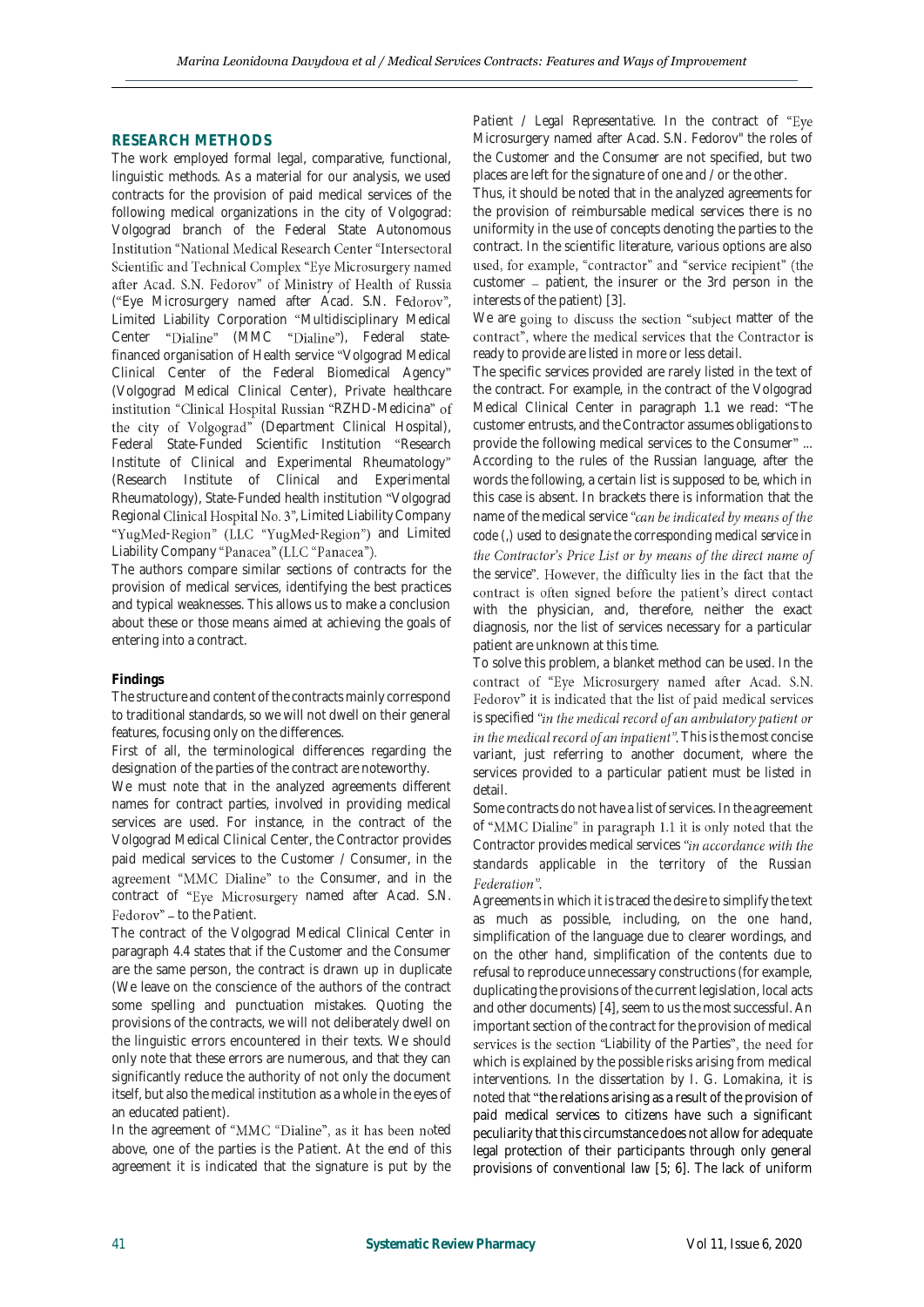special legislation in the field of medicine creates the conditions for legal uncertainty in the regulation of these relations" [7].

Moreover, the law establishes that the patient must be informed of all possible risks and must "give his consent to medical intervention, taking into account these risks". As a result, as the analysis of contractual texts shows, the contractor seeks to describe them (risks) in as much detail as possible. The situation is complicated by the fact that medical care is "often unpredictable, involving the risk of doing harm [to](https://context.reverso.net/%D0%BF%D0%B5%D1%80%D0%B5%D0%B2%D0%BE%D0%B4/%D0%B0%D0%BD%D0%B3%D0%BB%D0%B8%D0%B9%D1%81%D0%BA%D0%B8%D0%B9-%D1%80%D1%83%D1%81%D1%81%D0%BA%D0%B8%D0%B9/risk+of+harm+to) public [health](https://context.reverso.net/%D0%BF%D0%B5%D1%80%D0%B5%D0%B2%D0%BE%D0%B4/%D0%B0%D0%BD%D0%B3%D0%BB%D0%B8%D0%B9%D1%81%D0%BA%D0%B8%D0%B9-%D1%80%D1%83%D1%81%D1%81%D0%BA%D0%B8%D0%B9/health) and life and can be regarded as a source of increased danger, i.e. will entail the prosecution of performers in all cases" [8].

Hence the special attention is given to circumstances exempting the contractor from liability. Thus, the Department Clinical Hospital contract contains a detailed list of situations which exempt the Contractor from responsibility, including "in case of complications (,) that may *arise as a result of biological, age and other characteristics of the Customer's body, provided that the requirements, prescriptions and recommendations of the physician are correctly observed*

Most contracts list force majeure that may interfere with the proper delivery of the medical service. The legislator, reinforcing the concept of force majeure, chose an abstract method, defining it as circumstances that are extraordinary and insuperable under the given conditions (Clause 3, Article 401 of the Civil Code of the Russian Federation). But in practice, avoiding possible discussions in the interpretation of this legal structure, drafters of contracts more often prefer the casuistic way of determining force majeure [9].

For example, in the Contract of the Research Institute of Clinical and Experimental Rheumatology in the section "Liability of the Parties", the following is noted: "None of the *Parties will be liable for the full or partial non-fulfillment by the other Party of their obligations (,) under this Contract, if the non-performance is the result of force majeure*". Further, *Fire, flood, earthquake, strikes and other natural disasters (the strike does not seem to be rightly classified as natural disasters - approx. Author), war and military operations or other circumstances, which are beyond the control of the Parties, that impede the implementation of the current Contract and which arose after entering into the contract, as well as on other grounds prescribed by law* .

In the Agreement of YugMed-Region LLC, the list of force majeure is somewhat different, but even more detailed. It is noted that none of the Parties to the Contract *bears responsibility to the other Party for failure to fulfill obligations due to the circumstances arising beyond the will and desire of the Parties (,) and which cannot be foreseen or avoided, including declared or actual war, civil unrest, epidemics, blockade, earthquakes, floods, fires and other natural disasters, acts of state bodies and actions of the authorities.*

It is necessary to note that the authors of some agreements follow the path of minimizing the text and avoid the voluminous list of force majeure. For example, in the Contract of the Volgograd Regional Clinical Hospital No. 3 in the section "Liability of the Parties" it is rather concisely

*The Contractor shall be exempt from liability for failure to perform or improper performance of obligations under this Contract if he proves that this happened due to force majeure, violation by the Customer of his duties or on other grounds provided by law* .

Another possible item related to issues of liability of the parties are the grounds for termination of the contract unilaterally. The contract of LLC "Panacea" lists the following ones:

*non-fulfillment of medical prescriptions by the Patient;*

*- non-observance by the Patient of the Contractor's Internal Rules;*

*- the Patient's incorrect behavior in relation to the clinic staff and / or other patients (non-observance of generally accepted ethical rules, insulting or baseless / unconfirmed charges against the clinic staff and / or other patients, dissemination of false information about the clinic, clinic staff, disrespect to employees of the clinic and / or other patients);*

*- when the Patient visits the clinic in a state of alcohol or drug intoxication;*

*- if the Patient evades paying for the clinic services*

We draw attention to the list of evaluative, ambiguously interpreted concepts explaining to the Patient what incorrect behavior is: insulting ..., disseminating false information ..., showing disrespect ... The authors of the document, instead of inviting the Patient to familiarize themselves with the existing in the clinic *Rules of internal regulations*, included the information from the *Rules* in the text of the Contract [10; 11].

In the Western countries, the ethical side of drawing up contracts for the provision of medical services is actively discussed, since the patient, being unprotected, not having special knowledge in the field of treatment, is forced to sign a public contract offered to him by a medical institution or refuse services. In some cases, the patient, having a limited choice of health care providers due to his / her place of residence / location, insurance conditions and financial resources, due to illness or knowledge base cannot freely refuse this contract [12]. Patients may feel compelled to sign a clinical contract for fear of jeopardizing their relationship with the physician and not being able to receive the medical treatment they need. The authors of the research emphasize the need to avoid harming the relationship between the patient and the physician [13]. The desire of a medical institution through a contract to notify the patient of all possible risks, dangers, rules and requirements, from this point of view, appears to be an act of psychological pressure on a person in need of help. A long list of obligations and reservations gives him the impression that he is forced to agree in advance that he will not receive any help. It is important that the patient understands that providing medical treatment is the main doctor's goal. That is why, in American jurisprudence, it is recognized that when the professional services of a physician are accepted by another person for the purposes of medical or surgical treatment, the relation of physician and patient is created; the relation is a consensual one wherein the patient knowingly seeks the assistance of a physician and the physician knowingly accepts him as a patient. The relationship between a physician and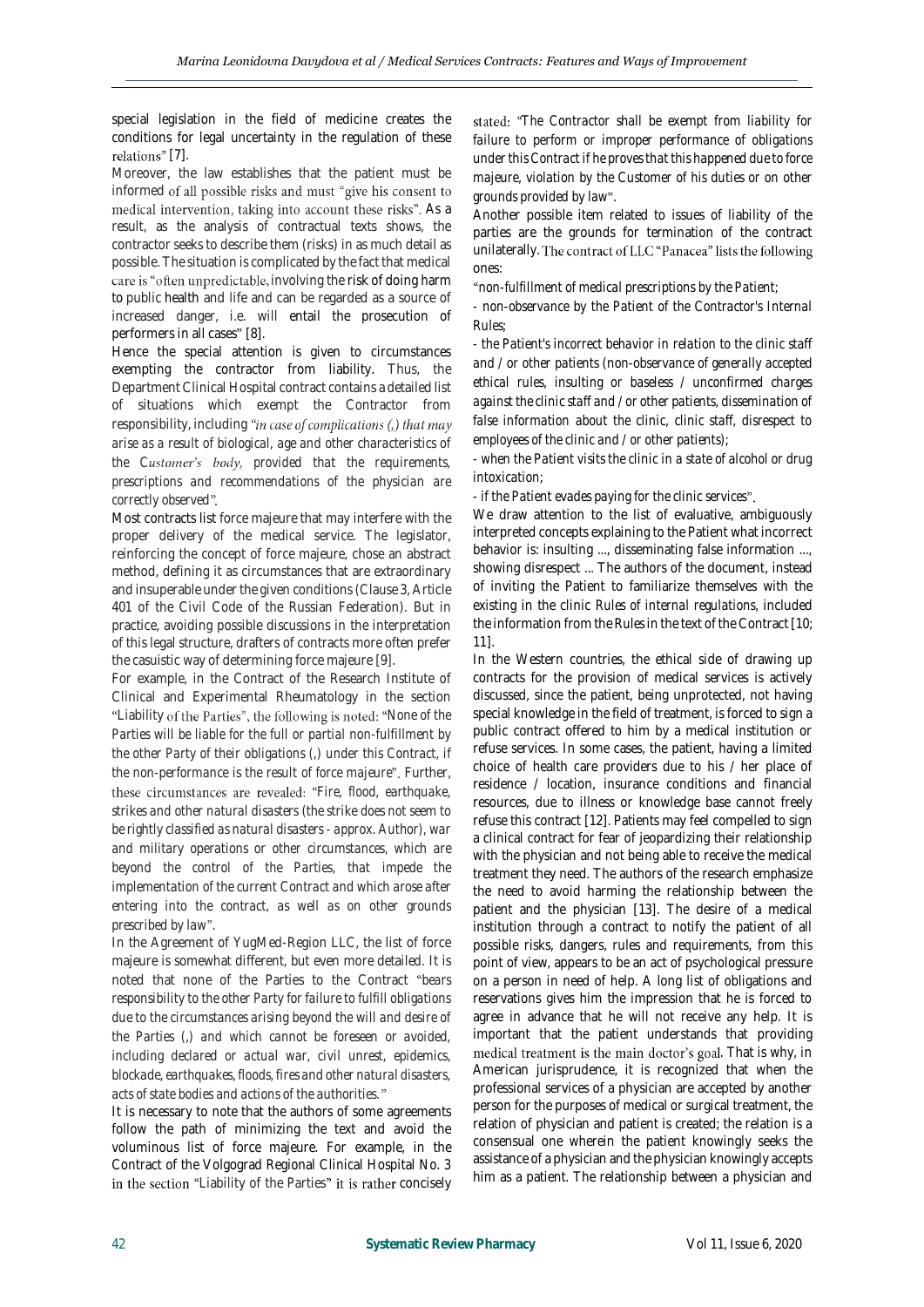patient may result from an express or implied contract, either general or special, and that the rights and liabilities of the parties thereto are governed by the general law of contract, although the existence of the relation does not need to rest on any express contract between the physician and the person treated; however, the voluntary acceptance of the physicianpatient relationship by the affected parties creates a prima facie presumption of a contractual relationship between them  $[14]$ 

When concluding a contract, foreign researchers recommend to be particularly careful in the physician-patient relationship regulation, which are burdened with such clinical situations as regulation of opioid prescription, fair distribution of organs for transplantation or prevention of abusive treatment to the clinic staff. Many of these contracts are used for educational purposes, that is, to familiarize the patient with the list of resources and how to use them, some to strengthen patients' responsibility for improving health and motivating behavior changes. The provisions of such a contract should be clearly stated in simple and understandable language for all possible understanding by the patient. It is noted that patients should not consider that their medical care may be discontinued at any time due to any violation, otherwise they will not be able to communicate openly with their physicians or participate in joint decision-making [13; 15-21].

Thus, the text of the civil contract is a phenomenon of legal communication. Entering legal communication with a consumer of a medical service, the contractor, in order to avoid conflicts, often tries to include in the contract for the provision of medical services an excessive amount of additional information.

On the one hand, the Rules for the provision of paid medical services by medical organizations (approved by Decree of the Government of the Russian Federation No. 1006 dated October 4, 2012) contain a "very limited", according to some researchers, scope of the mandatory terms of the contract [8], which requires detailed elaboration taking into account the specifics of a particular medical institution. On the other hand, the excessively detailed representation and information overload of the texts of contracts can be explained by the desire of the authors "to be as informative as possible (under the circumstances of insufficient legal literacy of the participants in the legal relationship, subjective difficulty for them to access and understand legislative texts [22; 23].

Let us pay attention to one more peculiarity: if texts of regulatory legal documents bear the imprint of the linguistic personality of the [24], the linguistic identity of the author of civil law contracts is reflected in their texts even more, because, unlike the law, for the contract the presence of a collective author is much less common.

Often, a contract for the provision of medical services may be competently drafted from the legal point of view, but at the same time demonstrate low speech competence of the author, which is expressed in grammatical and syntactic errors, tautology ("specify by means of specification", "pays for paid *medical services*", etc.), abundance of complex language structures. All this negatively affects the image of a medical institution.

At the same time, the faults in the contract for the provision of reimbursable medical services, in addition to legal ones, can entail other negative consequences. In particular, they can adversely affect the psychological state of the patient, and, ultimately, have detrimental effect o[n therapy outcome.](https://context.reverso.net/%D0%BF%D0%B5%D1%80%D0%B5%D0%B2%D0%BE%D0%B4/%D0%B0%D0%BD%D0%B3%D0%BB%D0%B8%D0%B9%D1%81%D0%BA%D0%B8%D0%B9-%D1%80%D1%83%D1%81%D1%81%D0%BA%D0%B8%D0%B9/therapy+success)

# **CONCLUSIONS**

All of the above does not at all indicate the need for a total unification of contractual texts. Quite the contrary, the absence of a single universally accepted form of the contract makes it possible to improve it as much as possible, to work out the contents and style, taking into account those goals that are of priority to the author. So, to achieve the main goal for which this contract is usually signed *to legally secure the medical institution from possible claims by the recipient of the*  service - there is no need to duplicate the provisions of the current legislation. It is enough to confine oneself to references to the rules, which will be valid regardless of the indication of them in the contract, supplementing them with clear language of conditions requiring the consent of the parties.

If the author of the contract *seeks to inform the patient of the possible risks associated with medical intervention*, the document will inevitably be filled with a frightening description of the complications and other negative consequences.

Taken into account the lack of special legal knowledge among a significant number of citizens, the text of the contract may aim *to inform patients about the content of the current legislation*. In this case, the legal norms are reproduced in the contract, significantly increasing its volume.

Another possible goal *is to confirm the fact that the patient is familiarized with the internal rules in force in a medical institution*. The blanket method is probably much better for this. If the relevant rules are presented to all clients of the institution in an accessible form (placed on an information stand, offered in the form of a memo or booklet, etc.), it is enough to add in the contract only a line about the obligation to comply with them [25, 26].

Moreover, in all cases, it is advisable to exclude from the text repetitions and complex constructions that increase the volume, but do not carry significant semantic content [27].

Thus, the quality of the contract for the provision of reimbursable medical services for a large extent is determined by the observance of the optimal balance of two requirements: the language *accessibility* of its content for the recipient of the services and the legal *sufficiency* of the provisions laid down in the contract to prevent possible conflicts between the parties. Relevant to any type of contract, these requirements are of particular importance here, taking into account the specifics of the psychological and ethical aspects of the emerging legal relationship.

# **REFERENCES**

1. Allanina L.M., Morozova E.N., Volynkina N.V., et al. The State of Legal Consciousness Formation of Russian Students. International Journal of Instruction. (2020); 13(2): 419-430.